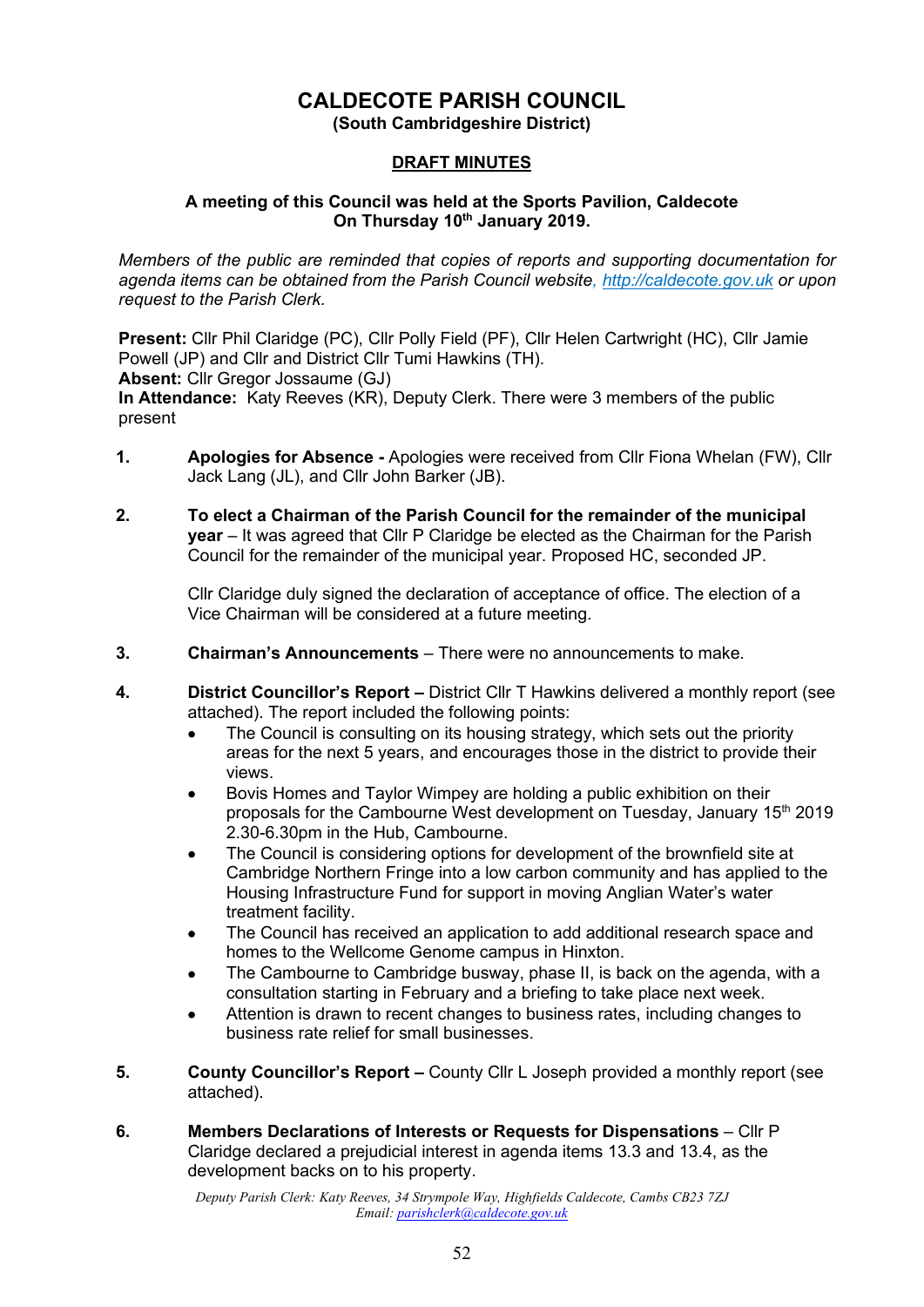- **7. Minutes of the Last Meeting –**The minutes of the Council meeting held on 6th December 2018 were approved as a correct record and duly signed by Cllr P. Claridge.
- **8. Outstanding Actions and Matters to be Reported from these Minutes –** Councillors considered the list of outstanding action items.

It was agreed that Councillors will arrange an informal meeting to review expected S106 monies from developments in the village **Action: Cllr Claridge**

#### **9. Open Forum for Public Participation**

Q. Is the Parish Council applying for grants for the refurbishment of the playground? A. Yes, but help is needed. The Parish Council is holding a meeting on  $24<sup>th</sup>$  January at 8pm to try to get together a group of residents and Councillors to take this project forward. It is also noted that residents are welcome to join any of the L&A Working Groups.

Q. How is the recruitment of a new Parish Clerk going? A. This item is to be considered later in the meeting.

- **10. To consider revisions to the draft estimates of income and expenditure for financial year 2019/ 2020 (budget) and set the precept –** Councillors considered a revised version of the estimated income and expenditure for the financial year 2019/2020 prepared by members of the Finance and Policy Committee. It was agreed that the budget for the financial year 2019/20 be approved and the precept be set at £77,150. The precept for a band D house will rise by 3% from £99.99 to £102.99. Proposed TH, seconded JP.
- **11. Drainage Matters –** There were no drainage matters to report
- **12. Village Design Statement (VDS) –**The VDS has been read at the District Council and planners have been given a tour of the village. A VDS follow up meeting is to be held this month.

#### **13. Planning Applications and Decisions:**

**13.1 Proposal: Erection of garage Application Ref: S/4457/18/FL Location: Red Bricks, 353A, St Neots Road, Caldecote, Cambridge, CB23 7QL Applicant: Mr & Mrs Berry**

It was **RESOLVED** to make no recommendation. Proposed JP, seconded HC. Cllr T Hawkins abstained from the vote.

#### **13.2 Proposal: Use of runway for goods vehicle depot and external storage Application Ref: S/4603/18/FL Location: Former Runway, Bourn Airfield, St Neots Road, Bourn, CB23 2TQ Applicant: Wincanton Plc C/O Agent**

It was **RESOLVED** to object to the application, on the grounds of concerns about the increased traffic and noise (particularly during the proposed out of hours access) as well as safety concerns given that the junction at which access is proposed has previously been the site of an accident involving an articulated vehicle overturning. Proposed HC, seconded PF. Cllr T Hawkins abstained from the vote.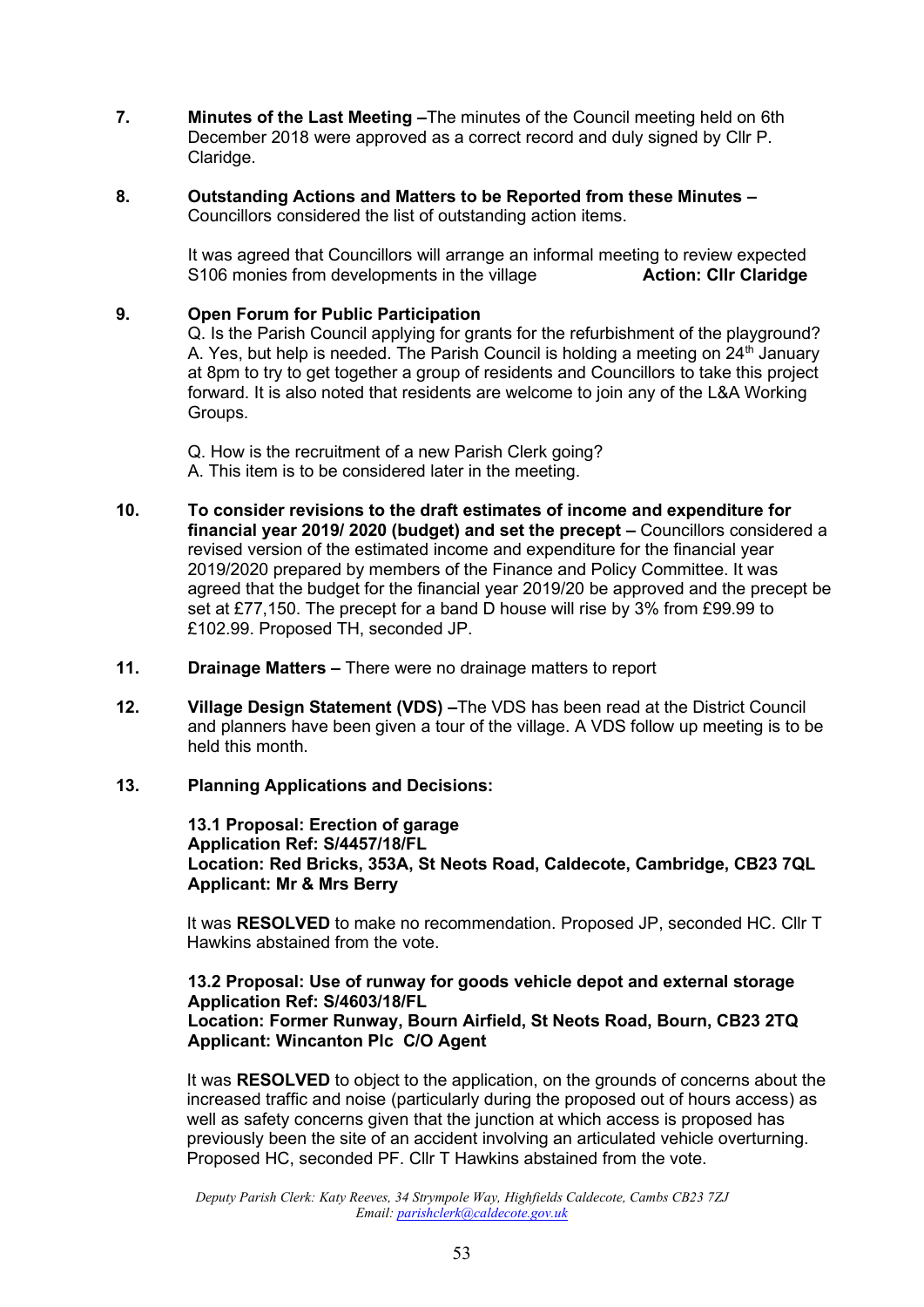*Agenda items 13.3 and 13.4 were considered together. Cllr Claridge did not participate in discussions or voting on these applications and Cllr Tumi Hawkins chaired the discussion of these items.* 

**13.3 Proposal: Approval of matters reserved for appearance, landscaping, layout and scale following outline planning permission S/2510/15/OL for phase 1 (66 dwellings) of the residential development with associated infrastructure. Application Ref: S/4619/18/RM**

**Location: Land east of Highfields Road, Highfields Caldecote, Cambridgeshire, CB23 7NX**

**Applicant: Hannah Short, Linden (Highfields Caldecote) LLP**

**13.4 Proposal: Discharge conditions 5 (aboricultural method statement), 6 (hard and soft landscaping), 8 (ecology report), 15 (car parking and secure storage), 17 (electric vehicle charging infrasture strategy and implementation plan), 21 (renewable energy), 24 (archaeological investigation) , 25 (construction method statement) and 28 (design code) of appeal decision APP/W/0530/W/16/3149854 for Outline planning permission for up to 140 residential dwellings, (including up to 40% affordable housing), removal of existing temporary agricultural structures and debris, introduction of structural planting and landscaping, informal public open space and children's play area, community orchard and allotments, surface water flood mitigation and attenuation, vehicular access points from Highfields Road and associated ancillary works. All matters to be reserved with the exception of the main site access. Application Ref: S/4836/18/DC**

**Location: Land east of Highfields Road Highfields Caldecote, Cambridgeshire Applicant: Miss Hannah Short, Linden (Highfields Caldecote) LLP**

Before discussing the applications, members of the public with an interest were invited to speak. They raised several issues, including concerns about the drainage of surface and foul water from the site, given that the existing drains and pumping station, as well as the Bourn recycling facility are already unable to cope with existing drainage. They also raised concerns about the clustering of social housing within the design, the height of the proposed housing, the absence of a landscape buffer on the parts of the development closest to existing housing, the absence of a footpath to the school, restricted access to the agricultural land adjoining the site, the proposed siting of the badger set, the absence of community allotments or orchards, the proposal for the involvement of a Management Committee, and the inclusion of the road in phase I of the planning application, which is likely to constrain the possible layout of phase II of the development.

It was **RESOLVED** to object to both applications and to include a detailed list of the grounds for the objection (see attached). Proposed HC, seconded JP. Cllr T Hawkins abstained from the vote.

**13.5 To consider signing the coalition of local Parish Councils joint letter to SCDC concerning site access to Bourn Airfield –** To be discussed at a future meeting.

**13.6 To consider responding to consultation on street naming for Wheatley development –** Cllrs considered a letter from the district council requesting comments on the street name proposed for the development by Wheatley Homes off Highfields Road. It was agreed that the Council are not in favour of the proposed name and will seek input from the Local History Group for suitable alternatives. **Action: Cllr T Hawkins**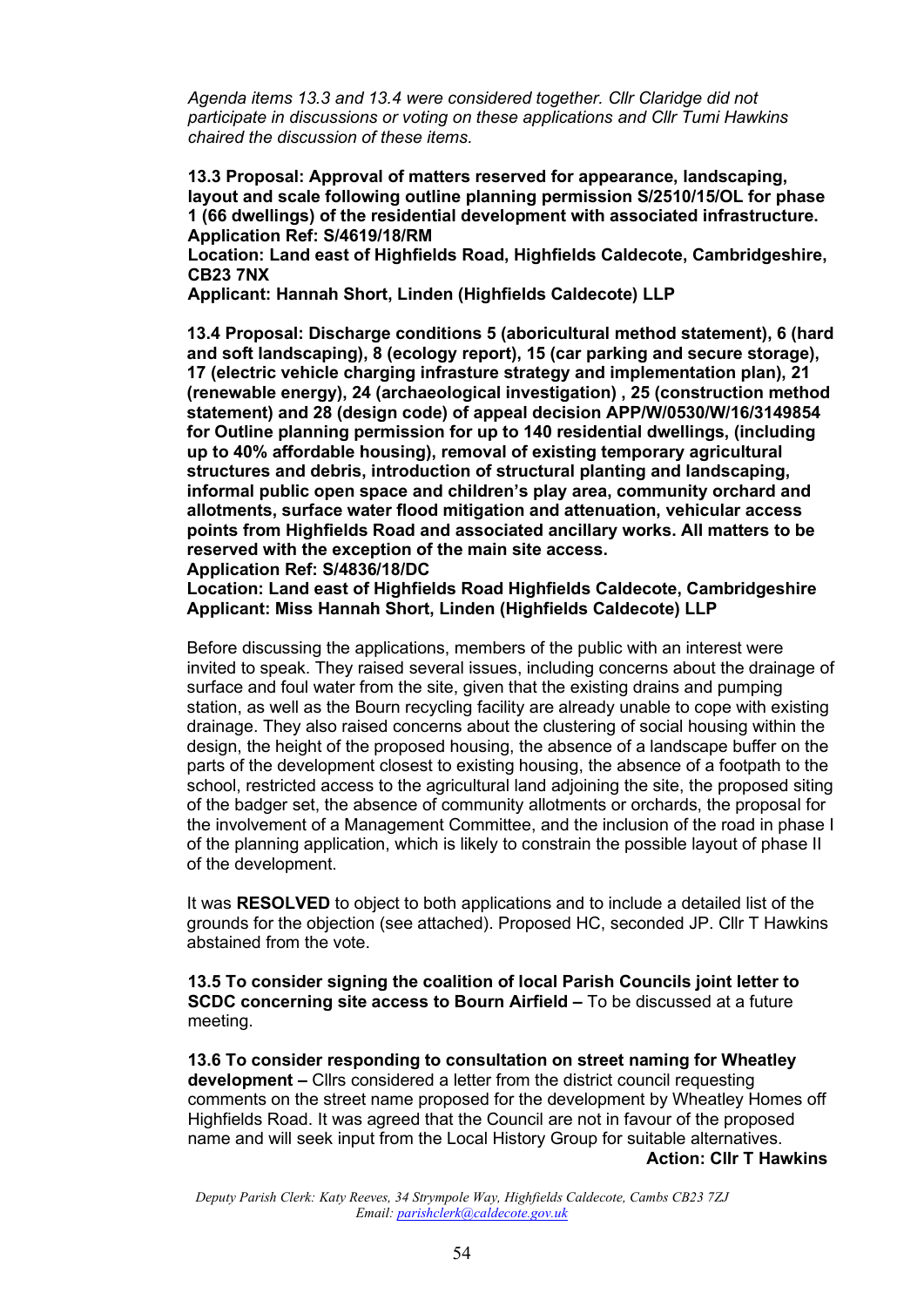**13.7 To consider responding to the Greater Cambridge Draft Housing Strategy Consultation –** It was agreed that members of the Planning Committee will be delegated responsibility for completing the survey.

### **Action: Planning Committee**

### **14. Finance Matters:**

**14.1 To receive a report on the Current Financial Position –** The Deputy Clerk provided a report on current budget vs. expenditure. Received. Proposed TH, seconded JP.

**14.2 To receive staff timesheets –** Staff timesheets were received and approved. Proposed HC, seconded JP.

**14.3 To receive the schedule of payments and approve the payment of Bills –** The schedule of payments was received, and payment of bills was approved. Proposed HC, seconded JP.

**14.4 To receive and approve the Bank Reconciliation –** The bank reconciliation dated 4th January 2019 was received and approved. Proposed HC, seconded JP.

**14.5 To consider co-option of new members to the Finance and Policy Committee –** This item will be considered at a future meeting.

### **15. Leisure and Amenities Matters:**

**15.1 To receive a report from the Leisure and Amenities Working Groups** It was reported that a meeting has been scheduled for  $25<sup>th</sup>$  January for residents and Councillors that are interested in contributing to the playground refurbishment project. It was noted that additional pieces of play equipment are likely to become dangerous over the next few months and it was agreed that these will be decommissioned (rather than replaced) as the need arises.

**15.2 To consider quotations for locksmiths –** Two quotes were considered. It was agreed that Cllr P Claridge will seek quotes for a more secure key system and that this item will be discussed at the February meeting. **Action Cllr P Claridge**

**15.3 To consider future charges for Sports Clubs –** This item will be considered at a future meeting.

**15.4 To consider renewal of the Youth Bus/ Youth Club contract for 2019-2020 –** It was agreed that the Youth Club contract will not be renewed for the 2019-2020 financial year. Proposed JP, seconded HC.

**15.5 To consider designs for new bus shelters –** Designs had been discussed at the meeting with Linden Homes and no further discussion was required.

**15.6 To consider and sign grounds maintenance service contract –** It was agreed that the contract with CGM will be signed by the Chairman if no objections to the 'small print' are received within the next week. **Action: Cllr Cllr P Claridge**

**15.7 To consider quotes for tree pruning –** Two quotes for pruning of the Willow Tree on Grafton Drive were considered. It was agreed that the quote from CGM for £780.00 plus VAT, would be accepted, and the work scheduled. Proposed HC, seconded JP. **Action: Deputy Clerk**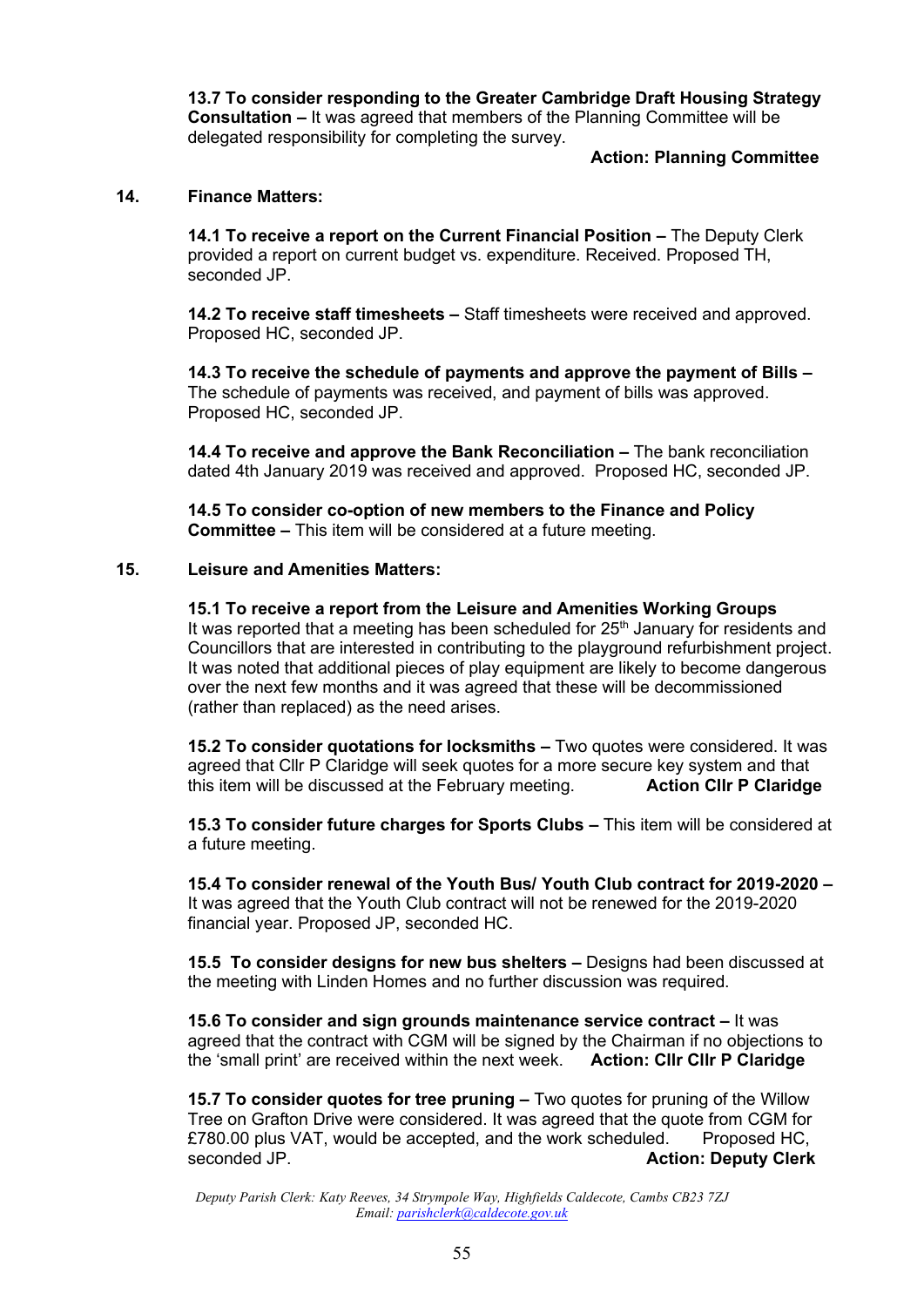**16. To consider strategies to improve communication with Village Hall Institute –** It was agreed that the Chairman will seek an informal chat with the Chairman of the Village Hall Institute

### **17. Correspondence**

Correspondence from a resident concerning maintenance of bushes, fouling by dogs and speeding through the village was received and considered. It was agreed that the Deputy Clerk will write to the resident to assure them that these issues are being considered and that the Parish Council will look into the possibility of further speed restrictions in the village. **Action: Deputy Clerk**

Correspondence from the Greater Cambridge Partnership on the Cambourne to Cambridge Better Public Transport project was received and considered. It was agreed that they will be invited to give an update on the project at the next Parish Council meeting. **Action: Deputy Clerk**

### **18. Councillors Reports**

Cllr J Powell reported that the street gutters in the village need cleaning. It was agreed that the Deputy Clerk will contact County Cllr L. Joseph to ask for this work to be carried out. **Action: Deputy Clerk**

Cllr P Field requested that a discussion of future arrangements for printing of the Caldecote Journal be put on the agenda for the next meeting. **Action: Deputy Clerk**

### **19. Staffing matters (closed to the Public)**

It was agreed that the advertisement for the recruitment of a new Parish Clerk will be posted, using paid advertising where required. The post will be advertised at 75 hours/ month and the deadline for applications will be  $14<sup>th</sup>$  February 2019.

**Action: Deputy Clerk**

### **20. Dates of the Next Meetings**

L&A Working Group 24<sup>th</sup> January (Playground meeting) Full Council Meeting **7 th February 2019**

**The Meeting Closed at 10 pm**

Signed:  $\Box$ 

Dated:  $\Box$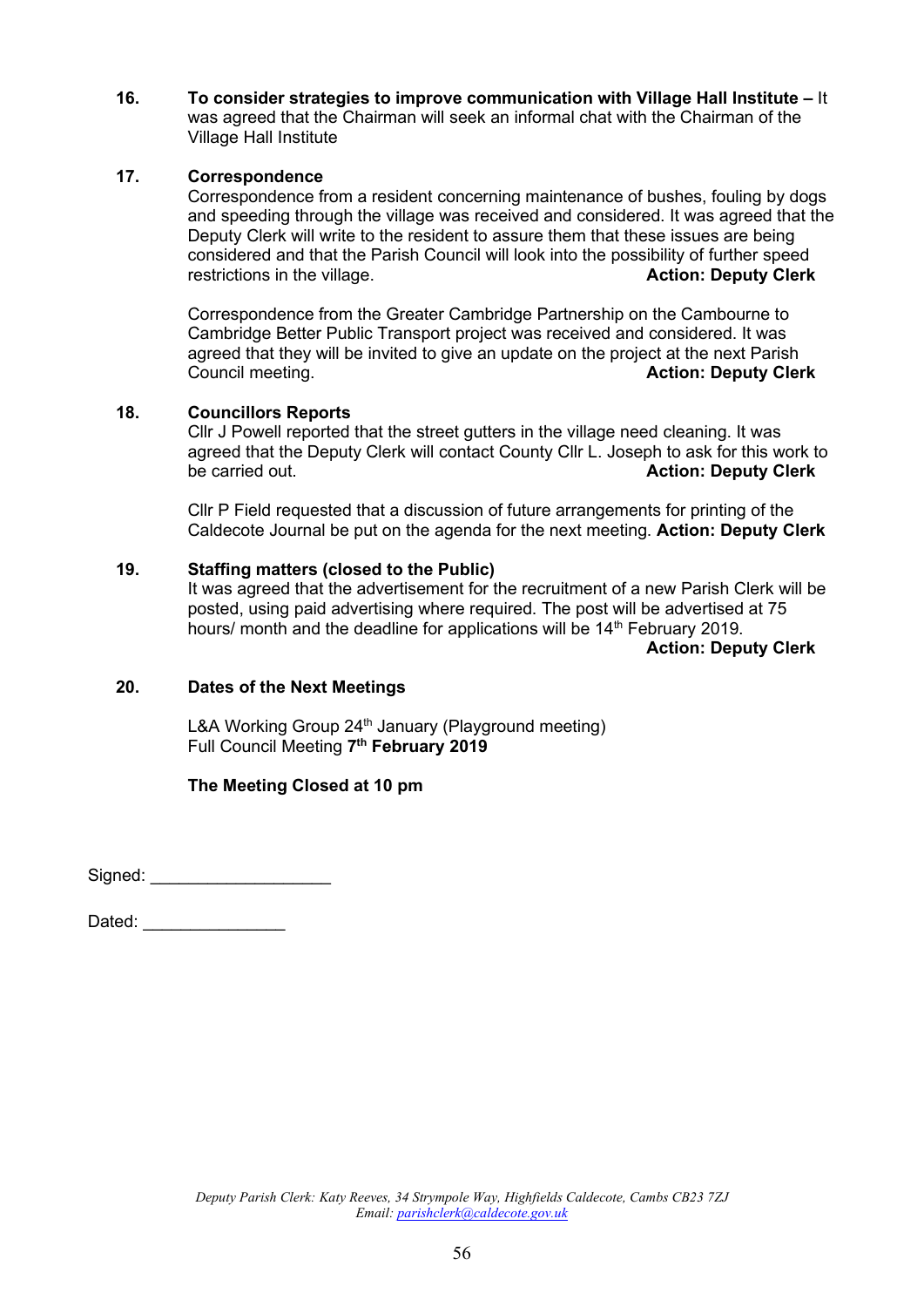# South Cambridgeshire District Council – Caldecote Ward

(comprises the Parishes of Caldecote, Childerley, Kingston, Bourn, Longstowe & Little Gransden)

# Councillor's Monthly Report – January 2019

This report is for all the Ward, so please be aware that some of the content may not be relevant to your particular Parish.

## **Housing**

South Cambs and Cambridge City recently published our draft new Greater Cambridge Housing strategy, setting out how both authorities aim to meet the housing challenges in our area over the next five years 2019 – 2023.

The overall aim is to bring forward homes that are affordable for people to live in, energy efficient and close to where jobs are (ideally). This falls in line with our overall aim of reducing carbon footprint to zero by 2050. The strategy outlines key priorities such as homes for essential local workers, those on low to median incomes, older people, specialist accommodation for young people or those at risk, accelerating number of homes built per year, types of building companies involved in the delivery, high standard of design, promoting health and wellbeing through housing and working with key partners to deliver homes for our residents etc.

The public consultation was launched is ongoing and runs up to 25 January 2019, giving residents an opportunity to contribute and influence the strategy before it is finalised later this year. Read more and comment at [https://www.scambs.gov.uk/housing/housing-strategy-consultation/.](https://www.scambs.gov.uk/housing/housing-strategy-consultation/)

# **Planning**

# **Wellcome Genome Campus expansion – S/4329/18/OL**

The world-renowned South Cambridgeshire Wellcome Genome campus have submitted a planning application to provide extra research space and up to 1,500 homes for staff working on the campus in Hinxton. The proposal includes plans for up to 150,000 sqm of employment space, creating around 4,300 jobs (currently 2500 approx work on the site), up to 1500 homes and a nursery for up to 150 children, community hall, health centre, shops and food outlets, school (if needed), transport improvement (cycling, walking, new roundabout on the A1301).

Wellcome Trust have indicated that the campus will be open to the public allowing neighbouring communities to use some of the open space and community facilities. It is the first of its kind in the district, and will no doubt be of interest both inside and outside the district.

Public consultation is now underway and runs till Friday 25 January 2019. Please have a look and comment on these plans. and opens up p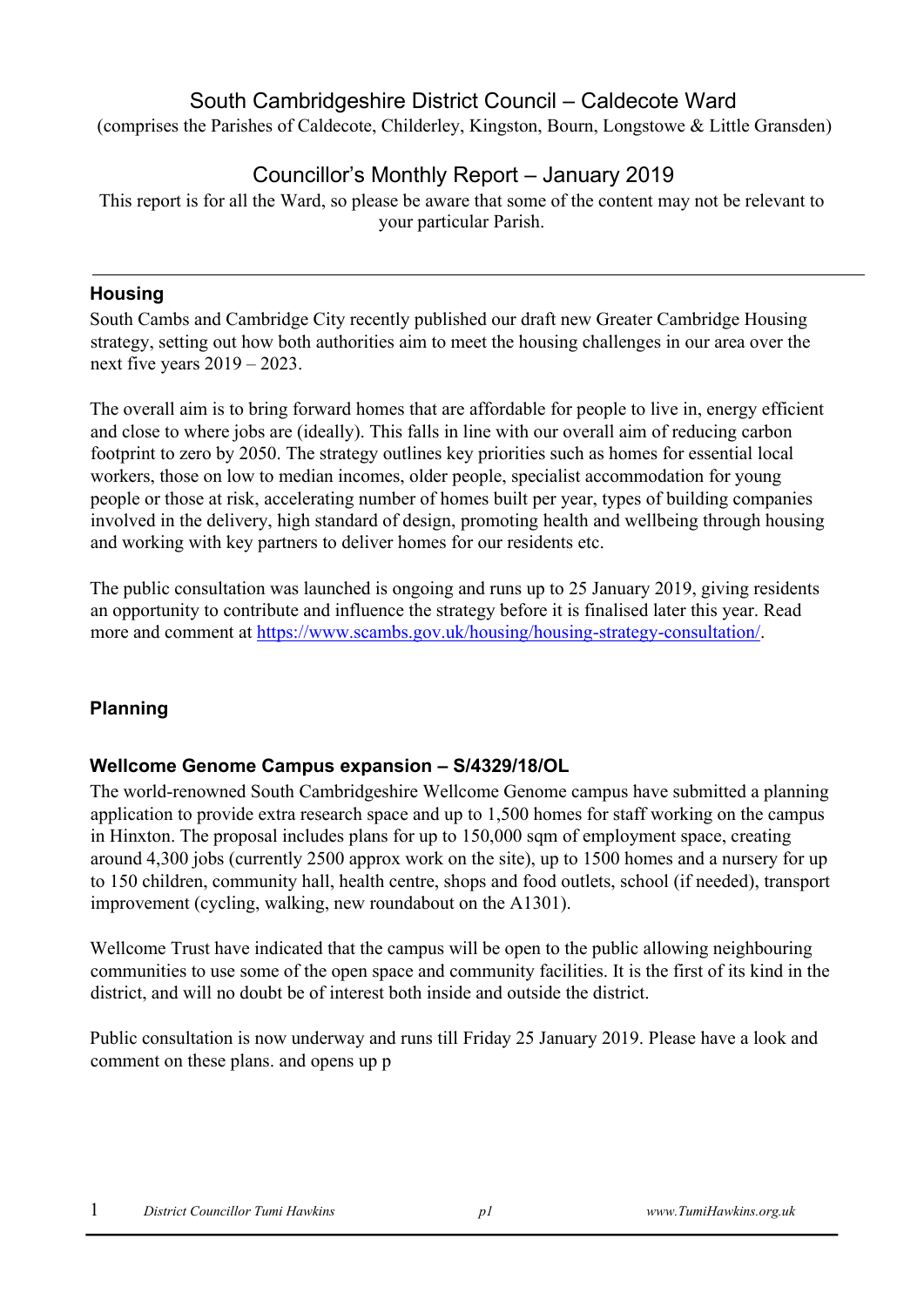# **Cambridge Northern Fringe**

The Greater Cambridge shared planning service has published a joint plan for how a new district could be created on the land between the A14, new Cambridge North Railway Station and Cambridge Science Park.

This is the last brownfield site of its type in the area, and one that could be developed into a low carbon community with thousands of new homes, jobs and community facilities Anglian Water's water treatment facility will need to be relocated for comprehensive regeneration of the area to take place.

In the past the cost of relocating the facility has meant this has not been an option the Councils could consider. However, a bid to Government under their Housing Infrastructure Fund – which was set up to help sites like Cambridge Northern Fringe get off the ground – has recently been submitted to move the water treatment facility. The bid successfully passed the first round of Government assessment and the final outcome is expected in the spring.

This is a unique opportunity for regeneration of a significant brownfield area right on the edge of the city, to provide an environmentally friendly way of living. Its location close to the Science Park, Cambridge North Station, the guided busway and the A14 means that it is well located in transport terms. The emphasis can then be placed on designing low-carbon development where the use of alternative modes of transport is giving precedence over the motor car. This should help its residents reduce their cost of living, running their homes etc.

Both SCDC and Cambridge City propose to carry out a public consultation early this year to give residents an opportunity to get involved and give suggestions on how to develop a plan for the area.

# **Transport**

# **Cambourne to Cambridge Busway – Phase 2**

The Greater Cambridge Partnership (GCP) is holding a Consultation Briefing on Phase 2 of the Cambourne to Cambridge busway route this month. The briefing is taking place at the Cambourne Hub toward the end of January and councillors representing villages along the route are being invited to attend.

The reason for the briefing is that GCP is hoping to open the consultation covering the section from Cambourne to Madingley Mulch roundabout in February 2019.

The GCP has also issued an report giving update on the progress of the C2C Busway project. You can read and download it from this link [http://bit.ly/C2CDec2018Update.](http://bit.ly/C2CDec2018Update) It focuses on Phase 1 of the busway project, and shows the preferred route alignment as being the one the GCP consultants have been pushing from the start, the off road option that cuts through Coton, West Cambridge and ends at Grange Road! How the buses get routed to the city after that is still very unclear.

# **Business and Finance**

Central government announced in the October 2018 budget, changes to Business rates. It proposed the introduction of a new business rates relief for retail premises that are occupied and have a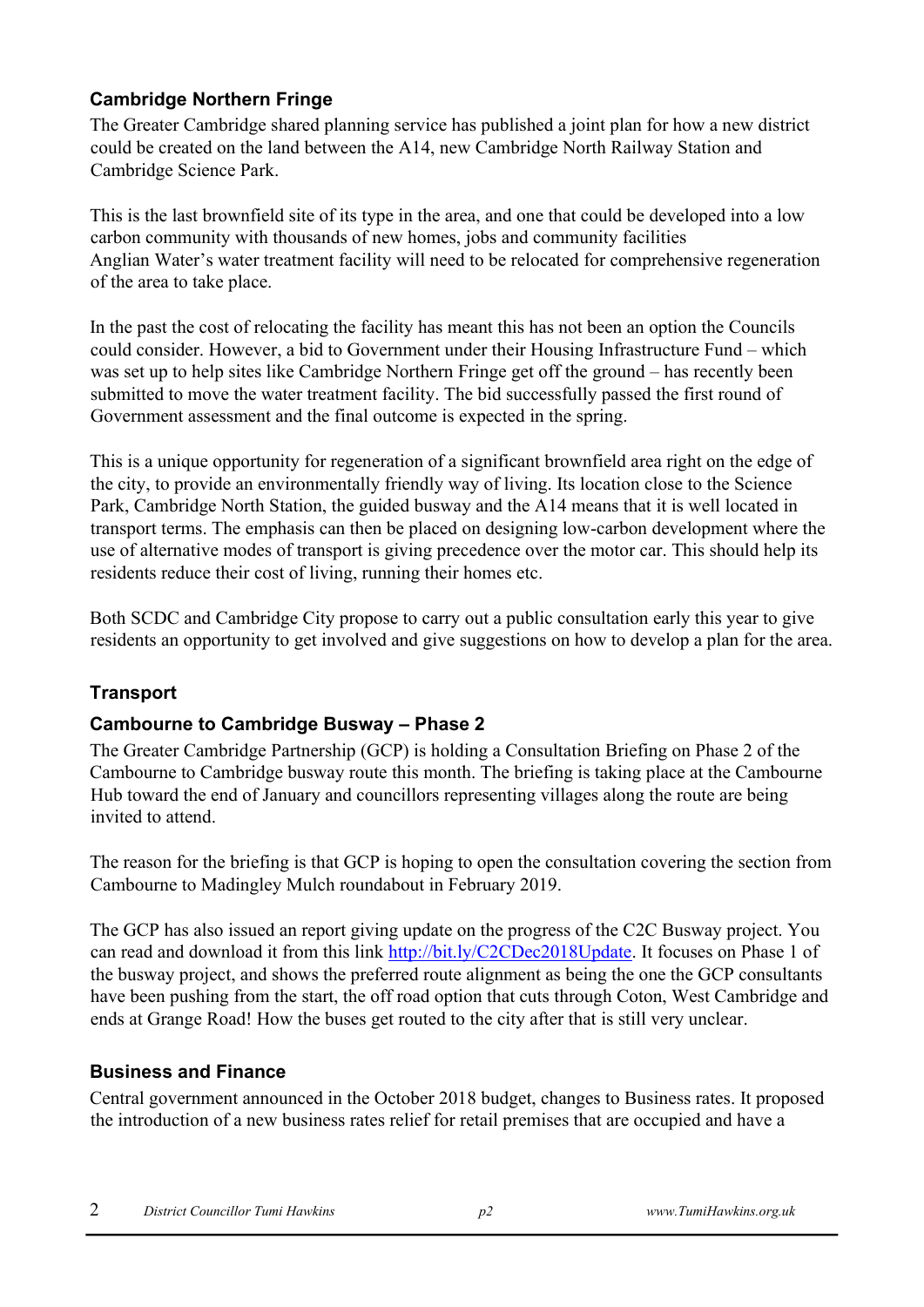Rateable Value (RV) of less than £51,000. It also announced an extension of the current relief scheme for newspapers.

As one of our three main priorities is to support economic growth in the district, and this involves supporting small and medium businesses too, the Lead Cabinet Member for Finance has agreed revisions to the existing Council rates relief policy to reflect the changes that government announced.

So if you are small business, you can find out more about the available relief by clicking on this link<http://bit.ly/NDR-Relief2019> or contact the Business Rates team at the Council for more information or to find out if you qualify.

### **Climate and Environment**

Following on from my report last month, the decision by South Cambs councillors to raise the bar by aiming to be carbon neutral by 2050 has been making headlines. ITV News carried an interview with a resident of Histon and the District Councillor – which you can read about here. <https://www.itv.com/news/anglia/2019-01-03/aiming-to-be-britains-first-carbon-neutral-council/>

It is encouraging to see that some residents are taking the carbon reduction challenge seriously.

# **Combined Authority (CA)**

The Mayor's antics have not gone unnoticed by no less than the Private Eye magazine December edition. One of its top stories was about the combined authority and the Mayor making what it called "an expensive pig's ear of running what was meant to be a lean and mean operations". I got a copy of the article which you can find here<http://bit.ly/RottenBoroughCPA>

### **Casework**

Please do feel free to contact me with comments, questions, problems, reports, suggestions or complaints to do with SCDC services.

If you are having any issues with housing, housing repairs, planning, benefits, council tax, bin collection, environmental health etc, don't fight it on your own, I am available to help you to get the best outcome possible for your situation.

Meanwhile I wish everyone a **Happy New Year 2019**.

*Tumi* 

Tumi Hawkins 3 January 2019

| Email me @:      | tumi@tumihawkins.org.uk       |
|------------------|-------------------------------|
| Read my blog at: | http://www.TumiHawkins.org.uk |
| Twitter:         | @CouncillorTumi               |
| Facebook         | @itsCouncillorTumi            |
| LinkedIn         | <b>TumiHawkins</b>            |
| Call me on:      | 01954 210840                  |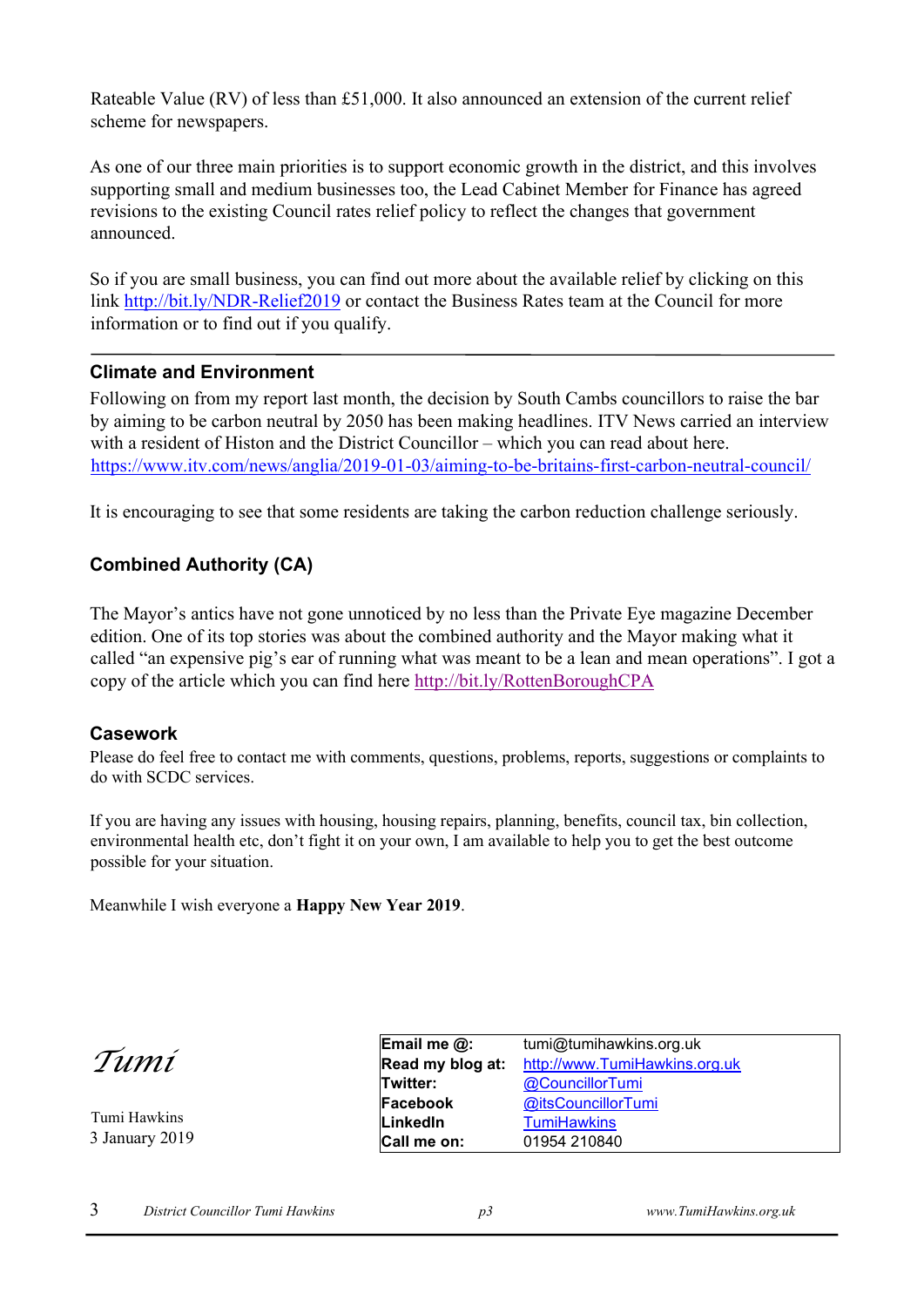

Report 2019

Dear all,

I very much hope you all had a fabulous Christmas and wishing you a great start of a new year. As you may know my family is scattered around the globe and I spent a few days in Germany with one of my sisters and mother. It was a very nice break.

## **Children's Centres**

More than 9 out of 10 of people responding to a survey say they like the way we've reshaped our Child and Family Centres.

In our recent Child and Family Centre survey 93% of the 330 people who shared their views online and at activity sessions agreed that provision was helpful.

The survey ran from September to November 2018 to give families the opportunity to feedback on the new service, which aimed to bring services closer to more vulnerable groups; and invited citizens to tell us how they felt the transition period felt.

The results showed:

- more than a third (36.67%) said they have attended a session in an outreach venue
- Facebook was the most popular choice for people finding out about activities (68.6%), but people also praised the new look 'What's On' guide
- 6 out of 10 (62%) said they had only started using the service since April

[https://www.cambridgeshire.gov.uk/news/new-look-child-and-family-centres-get-seal-of](https://www.cambridgeshire.gov.uk/news/new-look-child-and-family-centres-get-seal-of-approval/?utm_medium=email&utm_source=govdelivery)[approval/?utm\\_medium=email&utm\\_source=govdelivery](https://www.cambridgeshire.gov.uk/news/new-look-child-and-family-centres-get-seal-of-approval/?utm_medium=email&utm_source=govdelivery)

### **Greenways**

I have been receiving much correspondence about this project. I have been raising the concerns with officers and will keep a close eye to how the new proposals develop after the analysis of the consultation. It is imperative that officers listen to residents and include their local knowledge about the area before taking any decisions.

### **Cambourne to Cambridge**

As you know the Greater Cambridge Partnership is looking at analysing two alternative routes to the currently proposed. In the next few months we will have further detail of how this is developing. However, I am concerned that the current route will be maintained. The consultant from Arup is a leading figure in these types of transport schemes and the Mayor as well as officers have been listening to her conclusions about the most cost/effective route.

### **Human Trafficking**

The Home Office has launched its consultation into the role of "First Responders" to modern slavery. These are organisations that can refer suspected victims of people trafficking and modern slavery to the proper authorities, which includes councils. The review is focusing on which organisations should be First Responders and how staff at these organisations are trained to perform this role.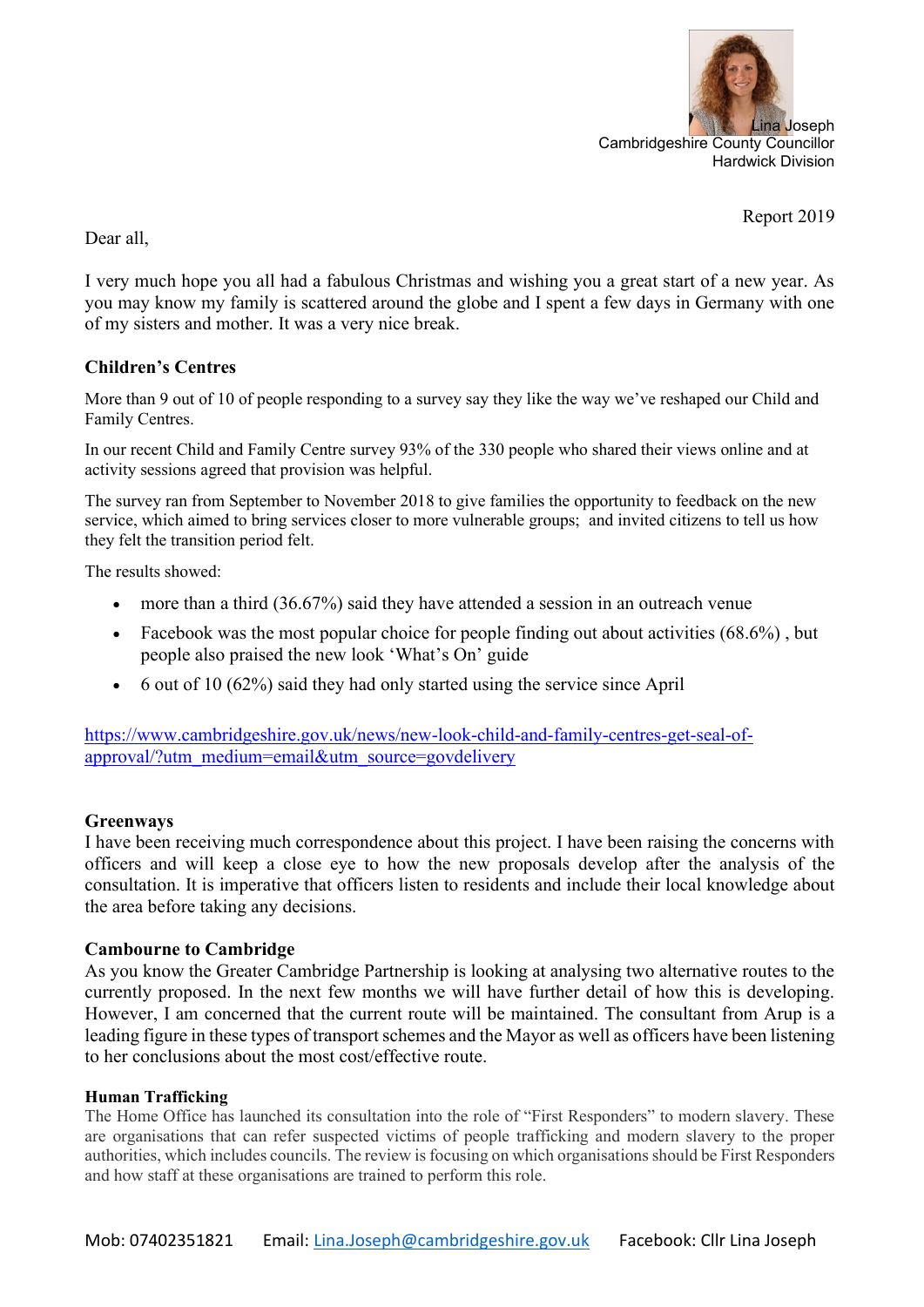

If you have any experience with being a First Responder please do get involved. The consultation is in the form of two online surveys (one for [First Responders](http://links.govdelivery.com/track?type=click&enid=ZWFzPTEmbXNpZD0mYXVpZD0mbWFpbGluZ2lkPTIwMTgxMjIxLjk5Mzc5NTQxJm1lc3NhZ2VpZD1NREItUFJELUJVTC0yMDE4MTIyMS45OTM3OTU0MSZkYXRhYmFzZWlkPTEwMDEmc2VyaWFsPTE3MDczMzc0JmVtYWlsaWQ9bGluYS5qb3NlcGhAY2FtYnJpZGdlc2hpcmUuZ292LnVrJnVzZXJpZD1saW5hLmpvc2VwaEBjYW1icmlkZ2VzaGlyZS5nb3YudWsmdGFyZ2V0aWQ9JmZsPSZleHRyYT1NdWx0aXZhcmlhdGVJZD0mJiY=&&&105&&&https://www.homeofficesurveys.homeoffice.gov.uk/s/FRFrontline) and one for "non-[First Responders"](http://links.govdelivery.com/track?type=click&enid=ZWFzPTEmbXNpZD0mYXVpZD0mbWFpbGluZ2lkPTIwMTgxMjIxLjk5Mzc5NTQxJm1lc3NhZ2VpZD1NREItUFJELUJVTC0yMDE4MTIyMS45OTM3OTU0MSZkYXRhYmFzZWlkPTEwMDEmc2VyaWFsPTE3MDczMzc0JmVtYWlsaWQ9bGluYS5qb3NlcGhAY2FtYnJpZGdlc2hpcmUuZ292LnVrJnVzZXJpZD1saW5hLmpvc2VwaEBjYW1icmlkZ2VzaGlyZS5nb3YudWsmdGFyZ2V0aWQ9JmZsPSZleHRyYT1NdWx0aXZhcmlhdGVJZD0mJiY=&&&106&&&https://www.homeofficesurveys.homeoffice.gov.uk/s/FRSurvey)) and will run until late January 2019.

#### **Future Places**

Future Place is a new programme aiming to unlock place-making potential at local level through quality in

design, future thinking, and knowledge sharing.

For the first phase, local authorities are invited to put in writing their overarching vision (emerging or finalised) for an area and how they are currently working across their programmes to deliver the wider ambitions of the local authority by creating great places.

Joint submissions from adjoining local authorities are welcomed. The deadline for the first phase is 22 January 2019 – more information can be found [here.](http://links.govdelivery.com/track?type=click&enid=ZWFzPTEmbXNpZD0mYXVpZD0mbWFpbGluZ2lkPTIwMTgxMjIxLjk5Mzc5NTQxJm1lc3NhZ2VpZD1NREItUFJELUJVTC0yMDE4MTIyMS45OTM3OTU0MSZkYXRhYmFzZWlkPTEwMDEmc2VyaWFsPTE3MDczMzc0JmVtYWlsaWQ9bGluYS5qb3NlcGhAY2FtYnJpZGdlc2hpcmUuZ292LnVrJnVzZXJpZD1saW5hLmpvc2VwaEBjYW1icmlkZ2VzaGlyZS5nb3YudWsmdGFyZ2V0aWQ9JmZsPSZleHRyYT1NdWx0aXZhcmlhdGVJZD0mJiY=&&&107&&&https://www.architecture.com/campaign/futureplace)

#### **Housing**

The House of Commons Library has published a [briefing paper on housing delivery in England,](http://links.govdelivery.com/track?type=click&enid=ZWFzPTEmbXNpZD0mYXVpZD0mbWFpbGluZ2lkPTIwMTgxMjIxLjk5Mzc5NTQxJm1lc3NhZ2VpZD1NREItUFJELUJVTC0yMDE4MTIyMS45OTM3OTU0MSZkYXRhYmFzZWlkPTEwMDEmc2VyaWFsPTE3MDczMzc0JmVtYWlsaWQ9bGluYS5qb3NlcGhAY2FtYnJpZGdlc2hpcmUuZ292LnVrJnVzZXJpZD1saW5hLmpvc2VwaEBjYW1icmlkZ2VzaGlyZS5nb3YudWsmdGFyZ2V0aWQ9JmZsPSZleHRyYT1NdWx0aXZhcmlhdGVJZD0mJiY=&&&109&&&https://researchbriefings.parliament.uk/ResearchBriefing/Summary/CBP-7671) which contains best practice examples of the innovative work councils are doing to deliver homes in their areas.

The House of Commons Library regularly publishes briefing papers that are topic for those working in local government, so it may be useful to [sign up](http://links.govdelivery.com/track?type=click&enid=ZWFzPTEmbXNpZD0mYXVpZD0mbWFpbGluZ2lkPTIwMTgxMjIxLjk5Mzc5NTQxJm1lc3NhZ2VpZD1NREItUFJELUJVTC0yMDE4MTIyMS45OTM3OTU0MSZkYXRhYmFzZWlkPTEwMDEmc2VyaWFsPTE3MDczMzc0JmVtYWlsaWQ9bGluYS5qb3NlcGhAY2FtYnJpZGdlc2hpcmUuZ292LnVrJnVzZXJpZD1saW5hLmpvc2VwaEBjYW1icmlkZ2VzaGlyZS5nb3YudWsmdGFyZ2V0aWQ9JmZsPSZleHRyYT1NdWx0aXZhcmlhdGVJZD0mJiY=&&&110&&&https://subscriptions.parliament.uk/accounts/UKPARLIAMENT/subscriber/new?topic_id=UKPARLIAMENT_1348) to receive these briefings online.

#### **News**



More than 20 organisations are signing up to a new partnership to intensify the fight against scams and to make Cambridgeshire and Peterborough a scam-free county. Led by Cambridgeshire County Council and Cambridgeshire Police, the Against Scams Partnership unites more than 20 organisations, including Peterborough City Council, Trading Standards, Age UK, Neighbourhood Watch and NatWest Bank, who will work together to raise awareness of scams and to support victims of scams.

According to Action Fraud, 53% of people aged 65 or over have been targeted by scams and criminals. Being a victim of this crime can have devastating impact. These crimes are often targeted at people in our communities that are vulnerable for a variety of reasons, including poverty, isolation, frailty, disability, cognitive impairment, and by the very nature of them being specifically targeted.

Anyone can be a scam victim, regardless of age, gender, education or economic background; partners are committed to act on the Against Scams Partnership four key aims:

- 1. Improve awareness of scams
- 2. Increase protection for everyone, and especially vulnerable people, against scams
- 3. Implement consistent recording of scams and improve referral processes
- 4. Improve support for potential victims of scams

Mob: 07402351821 Email: [Lina.Joseph@cambridgeshire.gov.uk](mailto:Lina.Joseph@cambridgeshire.gov.uk) Facebook: Cllr Lina Joseph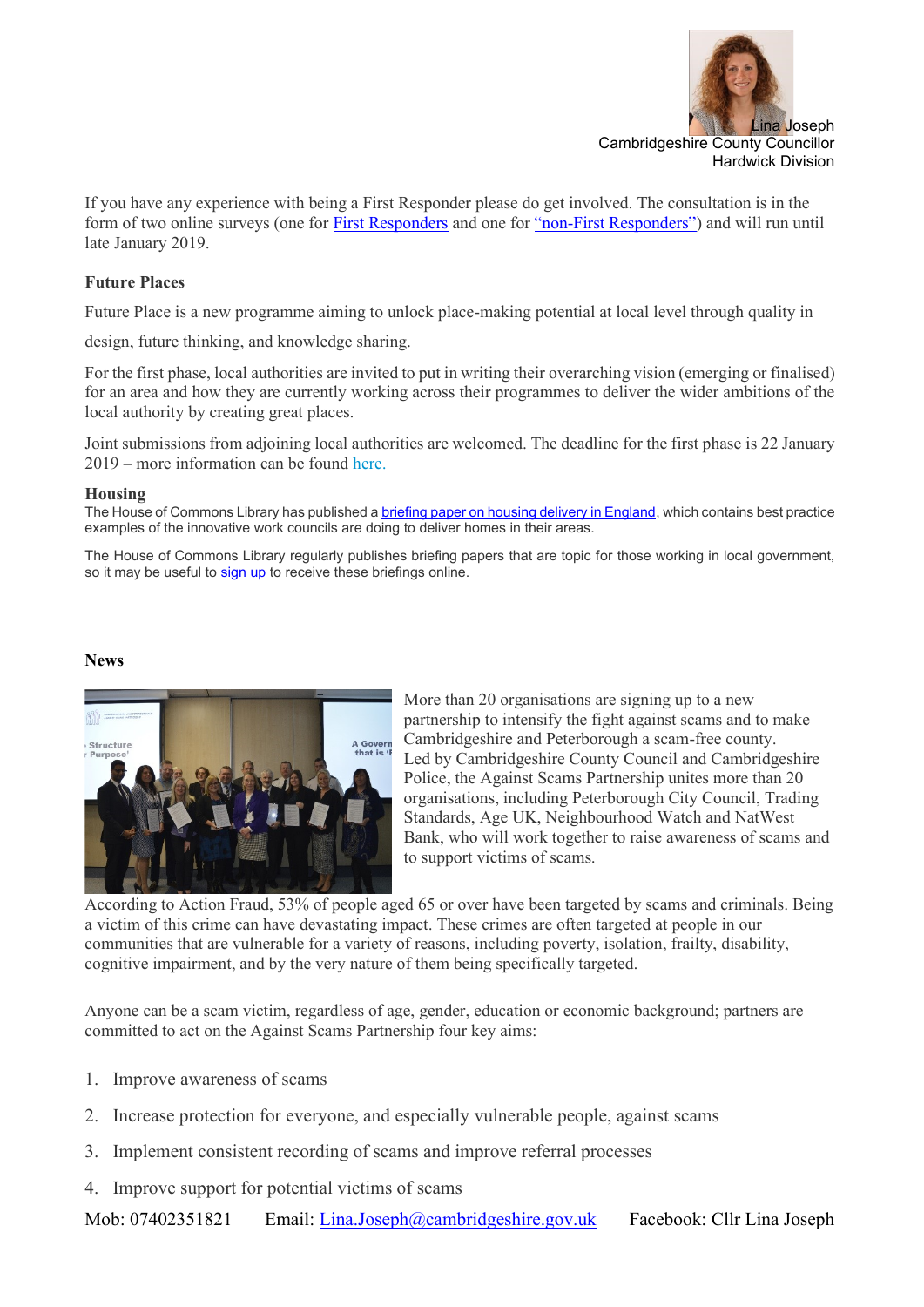

Cllr Steve Criswell, chair of Cambridgeshire County Council's Communities and Partnership committee said: "The impact of scams on a victim can be devastating, in some cases people lose their hard earned life savings and are left emotionally and financially unable to continue to live independently. We need to increase the awareness of how to spot a scam and share that knowledge with friends and neighbours."

Jason Ablewhite, Police and Crime Commissioner said: "Each year fraud costs the UK economy between £5 and 10bn and it's believed that only 5% of victims actually report the crime. It's vital that we stand together to tackle this issue head on. We all need to work together to achieve the same goal, which is a scam-free county."

Join us in our Friends Against Scams campaign by taking part here : [https://www.friendsagainstscams.org.uk/elearning/Cambridgeshire](http://tracking.vuelio.co.uk/tracking/click?d=_OKvcjmAhAq4s7YxcMY7gYpnn2Hzoi2UDeJYTfTZSU0ZBssAnsm_Ilxmbg9h5zgpqRTONoZZn4SMXaxI-gYBQdF-g3ZEOoo-fI4y2E10Y4buemMuHIl-uIER1jMv50k3HX7ozC8R2nBJYSOXBrGUZ0JdnCf8Oz1kDrjd-vDEPeSw0)

If you think you or a relative, friend or neighbour have been the victim of a scam or fraud or you are concerned about a possible scam or fraud, please report it to the Citizens Advice Consumer Helpline on 03454 04 05 06 or Action Fraud on 0300 123 2040.

### **South Cambridge District Council**

Tackling loneliness. It is great to see this administration continuing with the work that Conservatives started before them. Cllr. Sue Ellington, who was the portfolio holder for Well-Being then, put a lot of hours into tackling loneliness and was spearheading this project. The idea is for a new toolkit that can give practical help to communities to tackle loneliness and social isolation – which can be as bad for you as smoking 15 cigarettes a day.

According to the Campaign to End Loneliness, there are nine million lonely people in the UK and four million of them are older people. Furthermore, according to Age UK, half a million older people go at least five or six days a week without seeing or speaking to anyone.

Now, South Cambridgeshire District Council has published an online reference guide containing tangible advice on how local groups can set up projects like community cafes, mobile warden schemes and mental health and wellbeing groups.

Crucially, it sets-out how communities can access funding from a variety of sources to get their ideas off the ground. This could include applying to the Council's Community Chest scheme, which provides funding for grass-roots projects, especially those that work to reach people who are lonely or socially isolated. It gives pointers for staying on the right side of health and safety rules, advice on publicity to spread the word about a new project and outlines how groups can measure whether their efforts are working and making a difference.

**Combined Authority**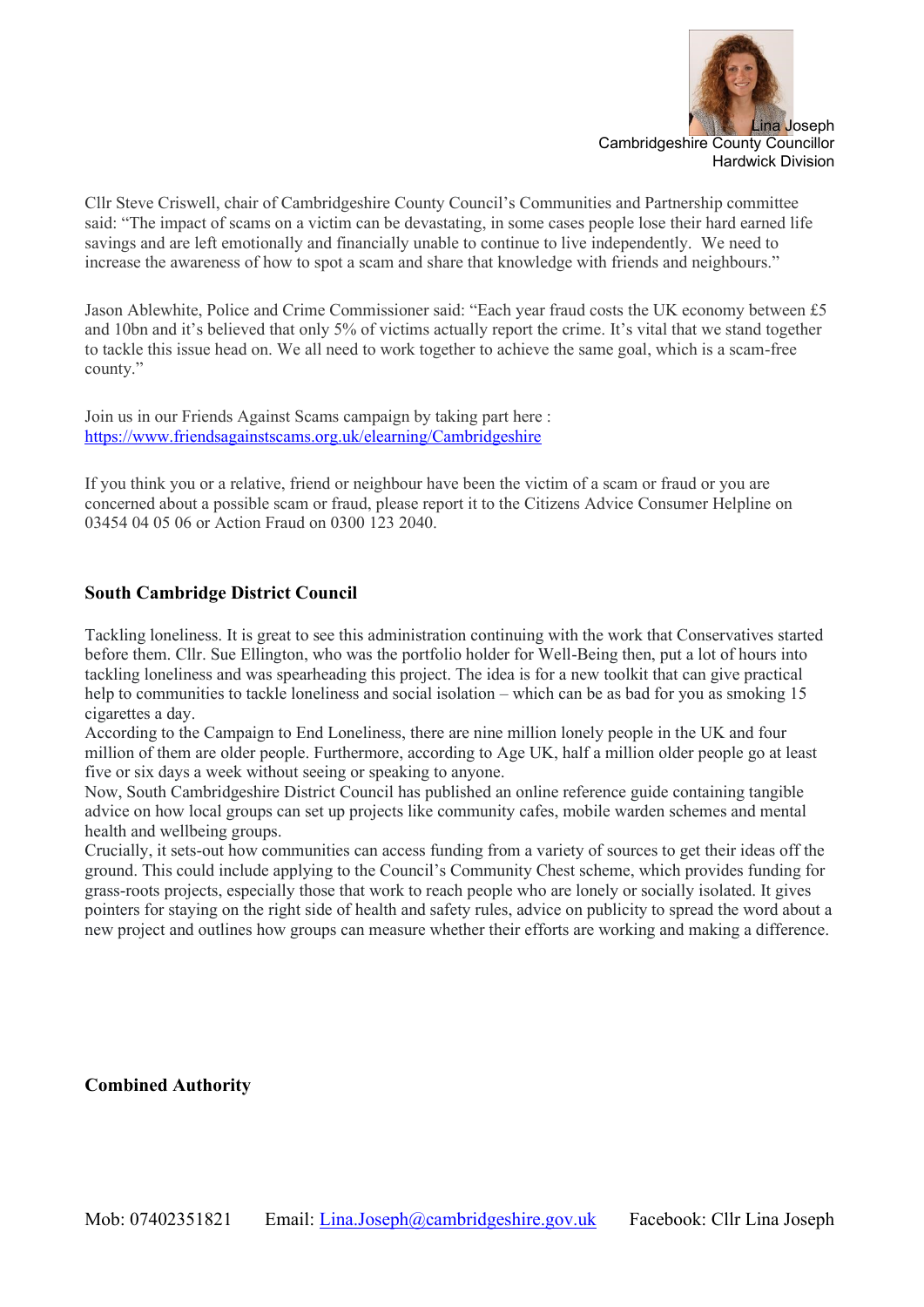



The Cambridgeshire and Peterborough Combined Authority have shown their support for a collaborative approach to deliver new homes for disabled adults in Cambridgeshire.

Work has officially kicked off at the site of a former agricultural garage in Chatteris to build fifteen new apartments and three bungalows at the site on Huntingdon Road. The £4m scheme, called Barber Gardens after two young brothers from the town who perished in World War 1, is expected to be completed in summer 2020.

It is being delivered by specialist supported living developer HBV who collaborated with Chatteris Town Council, Fenland District Council and Cambridgeshire County Council to get the scheme started.

Mayor of Chatteris, Councillor Bill Haggata and Roger Thompson of Cambridgeshire & Peterborough Combined Authority officially opened works at the site in a special ground-breaking ceremony which included parents of prospective residents.

Councillor Haggata, said: "I'm delighted to start work at this site in the heart of our community. We need to ensure that the most vulnerable in our society are well cared for and looked after in suitable accommodation. This development will put a lot of smiles on a lot of people's faces when it is completed next year. I'm looking forward to visiting the site when it is completed and meeting the new residents."

Roger Thompson, director of housing and development at Cambridgeshire & Peterborough Combined Authority, said: "This development is a perfect example of collaboration between the private and public sector and is a tangible demonstration of real teamwork. Barber Gardens is set to be a fantastic example of what can be achieved through innovative partnership, working not only between statutory, not for profit and private sectors, but importantly between the NHS and Adult Social Care Teams. We're proud to support this scheme and the best bit is yet to come; welcoming the residents into their new home. We are looking forward to exploring further ways we can support such projects in the future."

Alastair Sheehan, Business Development Director at HBV, said: "We have had tremendous support from the planning team at Fenland District Council and the adult social care officers at Cambridgeshire County Council. Along with positive guidance from local ward councillors in Chatteris and engaging with the local community we are delighted that everyone recognises the need for specialist supported living accommodation for some of the local community's most vulnerable people."

------------------------------------------------------------------------------------------------------------------------ ---

### **Local Natural Partnership Board**

As you may already know I represent the Council in this outside body. You have over 10 organisations represented and it's always active, trying to push the natural agenda forward and upwards. Recently we have been able to launch a new website, please take a look at it. This is a very exciting milestone. [www.naturalcambridgeshire.org.uk](http://www.naturalcambridgeshire.org.uk/)